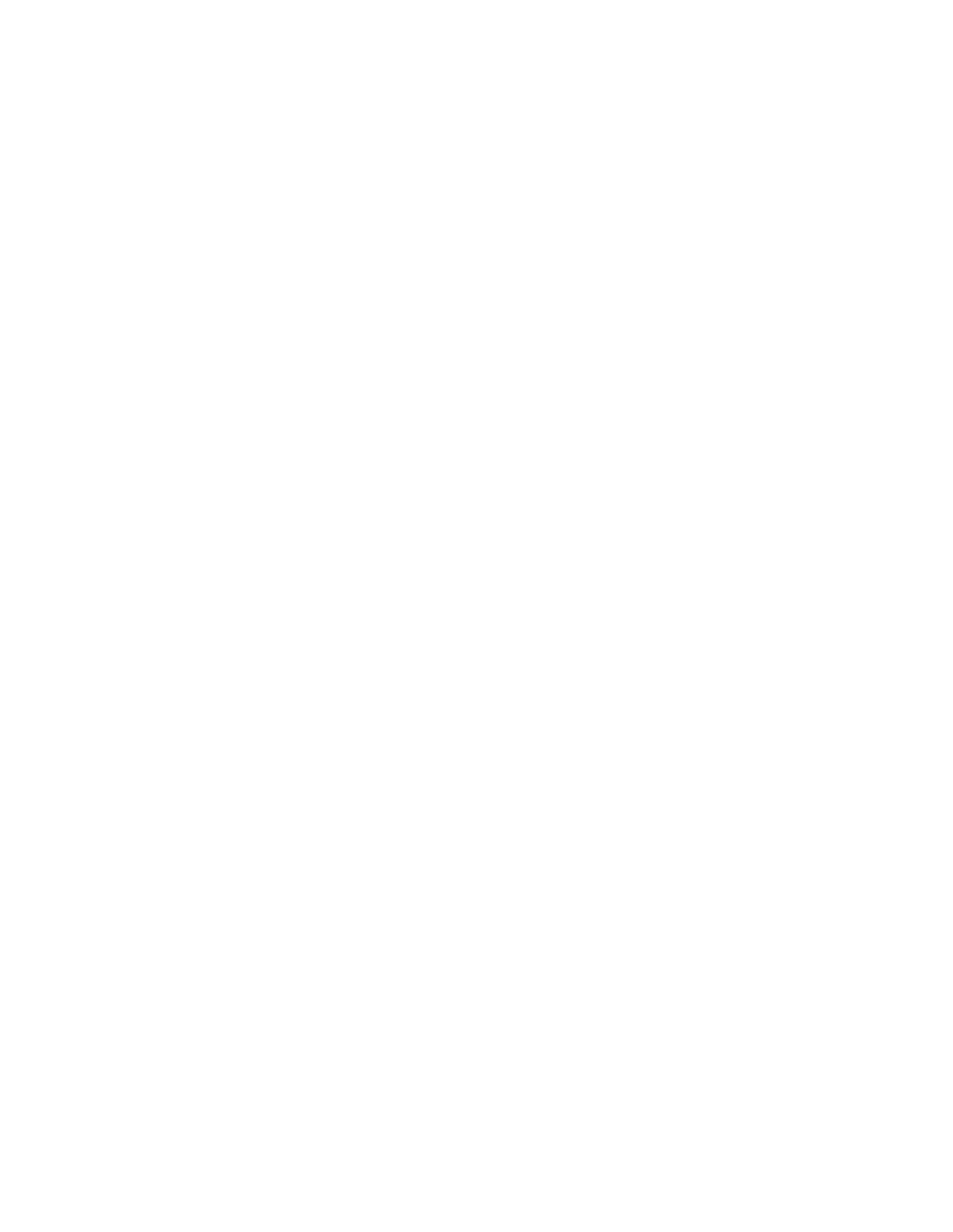# **COASTAL CAROLINA UNIVERSITY INTERCOLLEGIATE ATHLETICS PROGRAM**

For the Year Ended June 30, 2012

# Table of Contents

| Independent Accountants' Report On Applying Agreed-Upon Procedures | 1-8      |
|--------------------------------------------------------------------|----------|
| Statement of Revenues and Expenditures                             |          |
| Notes to the Statement                                             | $9 - 12$ |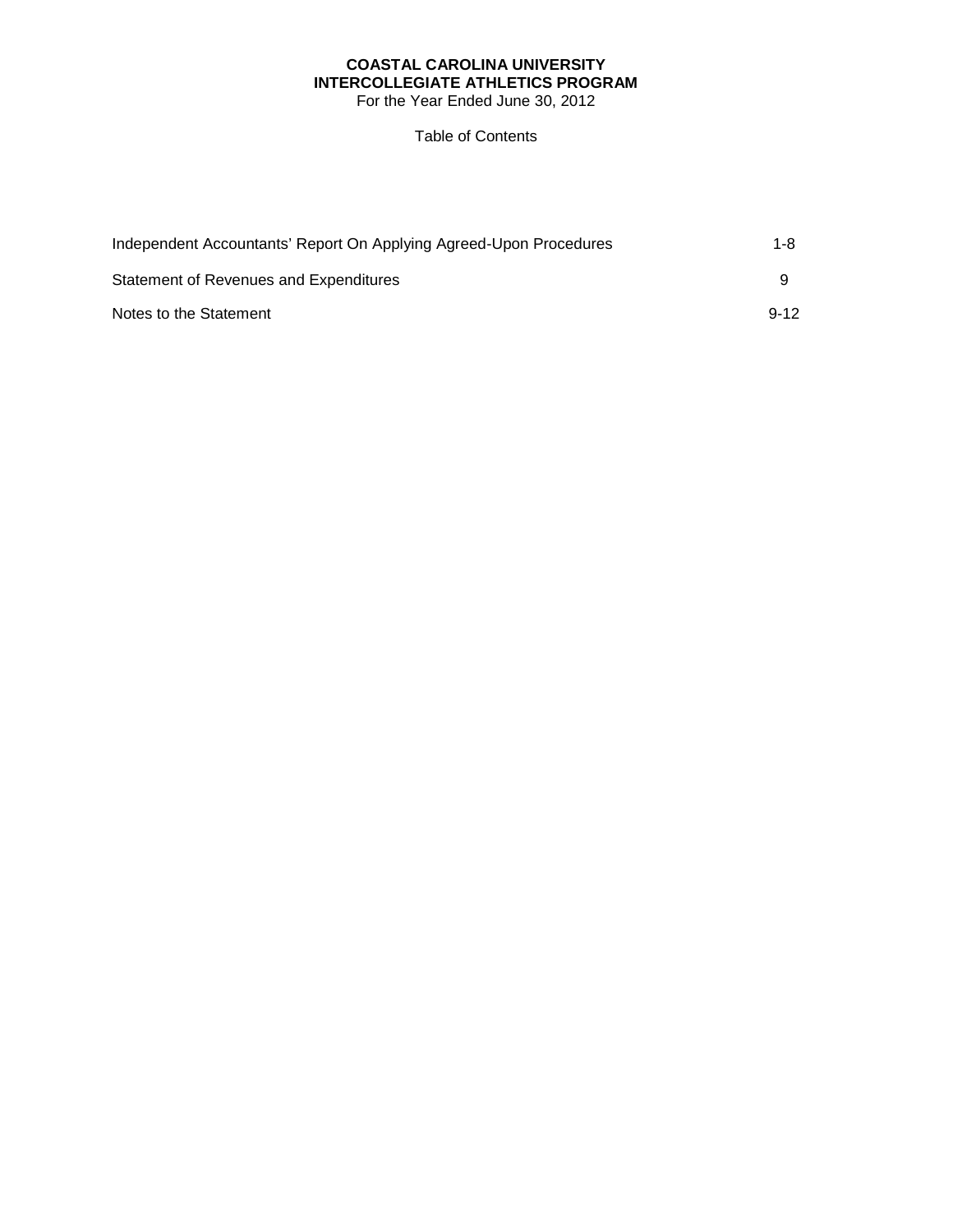MEMBERS<br>American Institute of CPAS Private Companies Practice Section South Carolina Association of CPAS CLINE BRANDT KOCHENOWER

& CO., P.A. Certified Public Accountants Established 1950

Albert B. Cline, CPA Raymond H. Brandt, CPA

Ben D. Kochenower, CPA, CFE, CVA Steven L. Blake, CPA, CFE Timothy S. Blake, CPA Jennifer J. Austin, CPA

Independent Accountants' Report On Applying Agreed-Upon Procedures

Dr. David A. DeCenzo President Coastal Carolina University P.O. Box 261954 Conway, South Carolina 29528-6059

We have audited the financial statements of Coastal Carolina University as of and for the year ended June 30, 2012, and have issued our unqualified report thereon under date of January 14, 2013. At your request, we have also performed the procedures described below which were agreed to by the Board of Trustees and management of Coastal Carolina University, solely to assist these users in evaluating the performance of the University's Intercollegiate Athletics Program and to assist the University in complying with NCAA Bylaw 6.2.3.1 for the fiscal year ended June 30, 2012. The Statement of Revenue and Expenditure of Coastal Carolina University Intercollegiate Athletics Program and related note disclosures presented in attachment A was not audited or reviewed by us. We were not engaged to, and did not, perform an audit or a review, the objectives of which would be the expression of an opinion or limited assurance on the performance of the University's Intercollegiate Athletics Program or the compliance with the NCAA Bylaw 6.2.3.1 for the fiscal year ended June 30, 2012. Accordingly, we do not express such an opinion or limited assurance. Management is responsible for Coastal Carolina University's compliance with the requirements of NCAA Bylaw 6.2.3.1, the Intercollegiate Athletics Program's financial records, internal controls and compliance with applicable laws, rules and regulations. This engagement to apply agreed-upon procedures was performed in accordance with attestation standards established by the American Institute of Certified Public Accountants. The sufficiency of the procedures is solely the responsibility of the specified users of the report. Consequently, we made no representation regarding the sufficiency of the procedures described below either for the purpose for which this report has been requested or for any other purpose.

The procedures and associated findings are as follows:

#### **Procedures Related to the Statement of Revenues and Expenditures**

1. We obtained the Statement of Revenues and Expenditures of Coastal Carolina University Intercollegiate Athletics Program and related note disclosures for the year ended June 30, 2012, as prepared by accounting management of the University and shown on page 8 in this report. We recalculated the addition of the amounts on the statement, traced the individual line item amounts from the Statement of Revenues and Expenditures to management's worksheets and compared the amounts on management's worksheets to the accounts in the University's general ledger.

We found no exceptions as a result of this procedure.

2. We obtained from accounting management a list of all outside organizations that have as their principal purpose or one of their principal purposes the generating of resources for or on behalf of the University's Intercollegiate Athletics Program or the promotion of the Program. We then confirmed the amounts received from these outside organizations directly with the responsible officials of these organizations. We compared the amount per the confirmation with the amount recorded in the Athletic Department's general ledger and on the Statement of Revenues and Expenditures.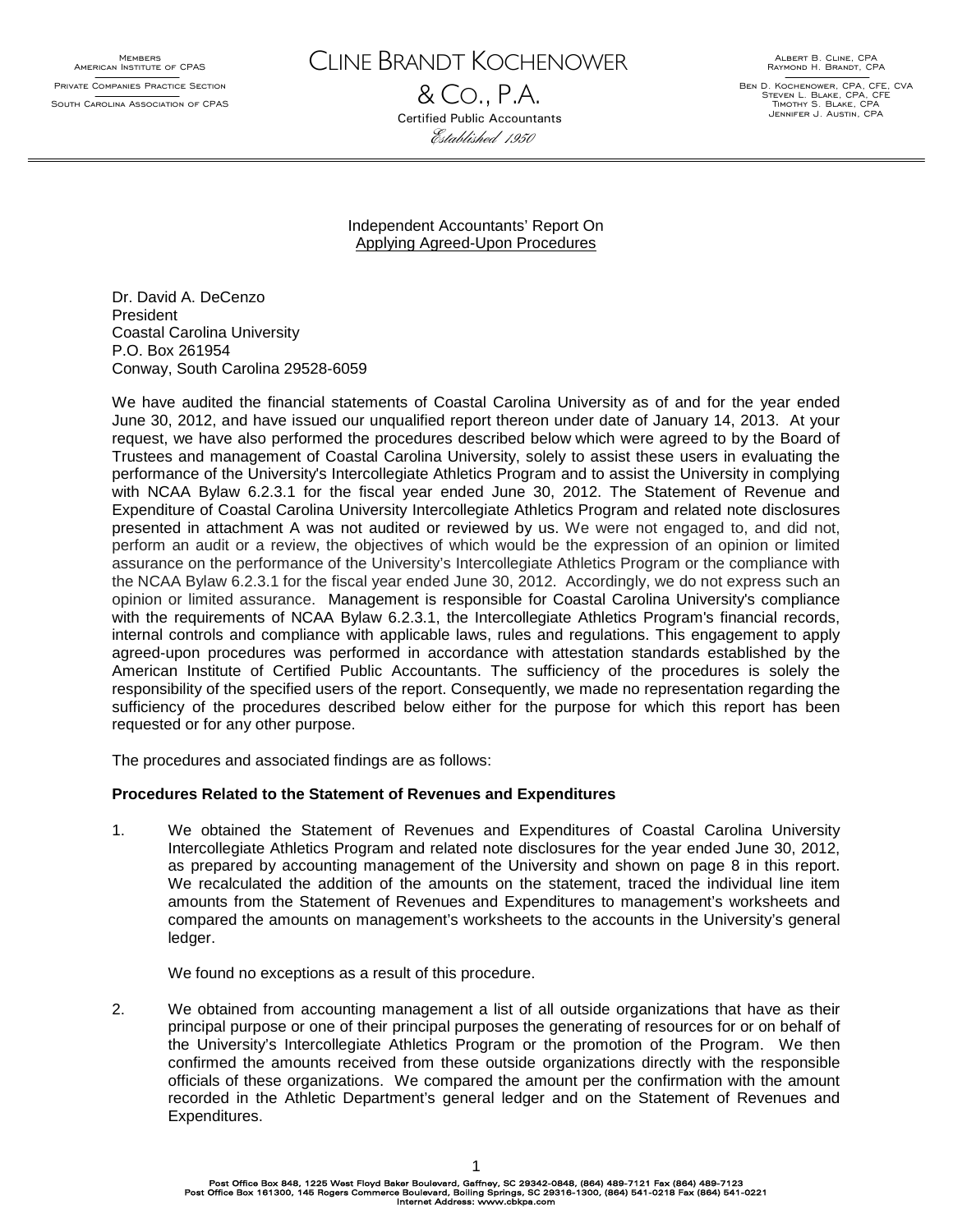We read the audited financial statements for the Coastal Carolina Chanticleer Club and compared the contribution total to the balance shown on management's Intercollegiate Athletics Program Statement of Revenues and Expenditures report.

We found no exceptions as a result of this procedure.

3. We scanned the Intercollegiate Athletics Program contributions revenue account detail to identify each individual contribution received directly that constitutes more than ten percent of all contributions received for intercollegiate athletics. For these recorded receipts, we obtained and read correspondence from the donor to determine the receipts were classified in accordance with NCAA guidelines, to identify those received from independent outside sources and to determine that the source and value of each such contribution is disclosed in a footnote to the statement.

We found that the contributions described in Note 1 Attachment A to be the only individual contributions is excess of ten percent of all contributions and we found no exceptions as a result of this procedure.

4. We asked accounting management to describe the basis for allocating student athletic fees to athletics and obtained from management the reconciliation of total student fees revenue. We obtained the University's general ledger detail from management and compared the total with the amount of Student Activity Fee revenue recorded in the general ledger and on the Statement of Revenues and Expenditures.

We found no exceptions as a result of this procedure.

5. We obtained all daily cash receipts reports for the Intercollegiate Athletics Program prepared by various program representatives. We then selected a sample and recalculated the reports, compared the amount on the department deposit receipt with the amount on the cashiers' office deposit transmittal, and compared the amount recorded on the cashiers' office deposit transmittal to the amount recorded in the University's general ledger accounts for the Intercollegiate Athletics Program. We obtained from accounting management the general ledger activity for all cash receipts related to intercollegiate athletics. We selected a sample of individual receipts and compared the recorded cash receipt amount to the amount on the cashiers' office deposit transmittal reports prepared by the athletic department and submitted along with the cash to the cashiers' office. The sample of the individual receipts selected for comparison is as follows: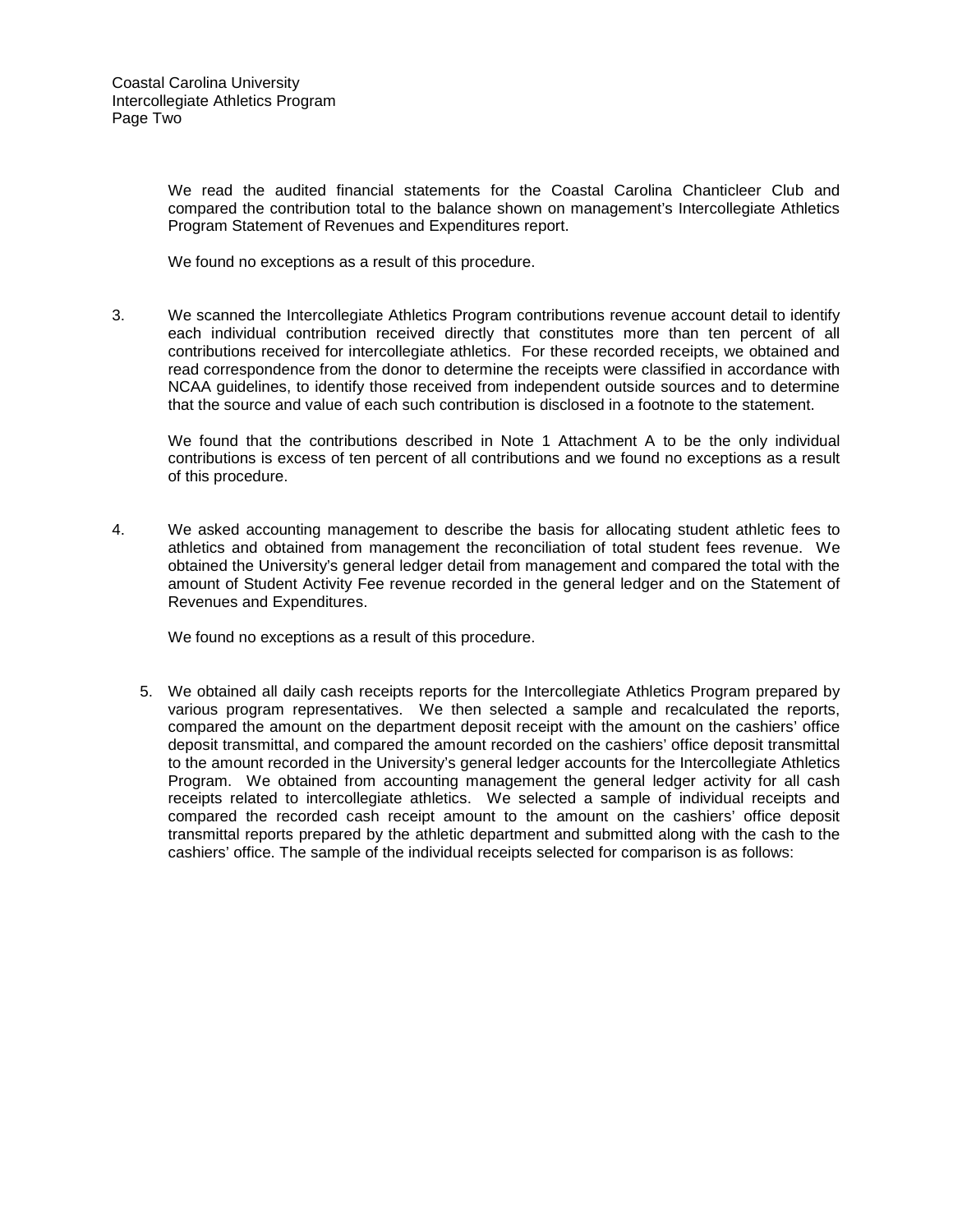Coastal Carolina University Intercollegiate Athletics Program Page Three

| Receipt    | Date       | Amount    |
|------------|------------|-----------|
| A000000036 | 11/17/2011 | 2,342.49  |
| C000434806 | 7/6/2011   | 1,500.00  |
| C000437446 | 7/28/2011  | 1,444.07  |
| C000441414 | 8/10/2011  | 2,346.00  |
| C000444701 | 8/24/2011  | 699.00    |
| C000448513 | 9/12/2011  | 245.00    |
| C000450396 | 9/28/2011  | 300.00    |
| C000452305 | 10/12/2011 | 16,142.40 |
| C000453620 | 10/26/2011 | 957.00    |
| C000455198 | 11/7/2011  | 842.00    |
| C000457641 | 12/5/2011  | 23.40     |
| C000459377 | 12/16/2011 | 719.00    |
| C000464483 | 1/10/2012  | 1,698.75  |
| C000468161 | 1/26/2012  | 1,648.00  |
| C000471062 | 2/9/2012   | 1,257.00  |
| C000475047 | 3/5/2012   | 1,571.00  |
| C000476123 | 3/12/2012  | 156.00    |
| C000477094 | 3/19/2012  | 4,135.00  |
| C000479561 | 4/4/2012   | 108.00    |
| C000481707 | 4/17/2012  | 310.00    |
| C000484282 | 5/2/2012   | 1,011.00  |
| C000485957 | 5/16/2012  | 100.00    |
| C000486638 | 5/23/2012  | 30.00     |
| C000488817 | 6/8/2012   | 961.53    |
| C000489764 | 6/19/2012  | 223.71    |

We found no exceptions as a result of this procedure.

6. We obtained and read copies of the game guarantee contracts. We recalculated the total amount of the contracts, and compared this amount with the amount recorded as Guarantee revenue on the Statement of Revenues and Expenditures. We also compared expenditures per the contracts to expenditures recorded in the program's accounts in the general ledger.

We found no exceptions as a result of this procedure.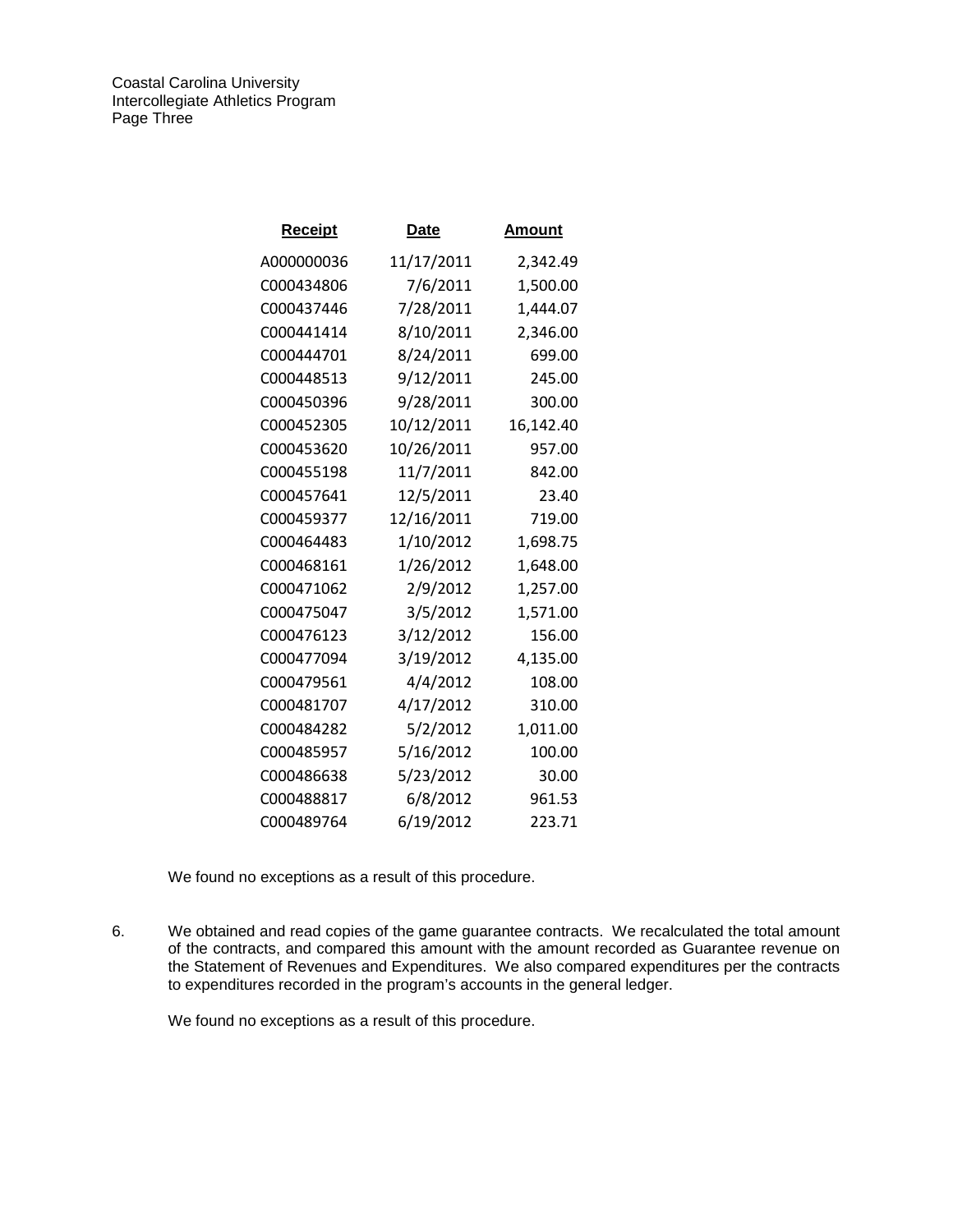7. We obtained a schedule of athletics department salaries from athletic management. We compared the amounts listed on the schedule to amounts recorded in the general ledger and on the Statement of Revenues and Expenditures. We calculated the related fringe expenditures using Coastal's fringe benefit rate and compared the amounts calculated with the reported expenditures in the appropriate general ledger accounts.

We found no exceptions as a result of this procedure.

8. We asked athletic management to describe specific elements of the University's internal control unique to the Intercollegiate Athletics Program's accounting system and financial reporting.

We found no exceptions as a result of this procedure.

9. We obtained from athletic management a listing of Athletics events for the year and from this list we selected a sample of events. For the events that have ticket sales, we compared the number of tickets sold per the general ledger with the amount of tickets sold per the ticket report. We recalculated the mathematical accuracy of the amount of ticket sales revenue by multiplying the number or tickets sold, per the ticket sales report, by the individual ticket price. We obtained and read the correspondence accompanying any concession revenue commission checks received. We compared the amount on the accompanying correspondence with the amount recorded in the general ledger. The events that were tested are as follows:

| Event                                                       | Date                  |
|-------------------------------------------------------------|-----------------------|
| All Home Football Games (Including Any Tournaments)         | 09/03/2011-11/05/2011 |
| All Home Men's Basketball Games (Including Any Tournaments) | 11/11/2011-02/18/2012 |
| All Home Women's Basket Games (Including Any Tournaments)   | 11/11/2011-02/25/2012 |
| All Home Baseball Games (Including Any Tournaments)         | 02/17/2012-05/13/2012 |
| Storm the Beach Football Camp                               | 07/07/2011-07/8/2011  |
| One Day Football Camp                                       | 07/09/2011            |
| Gary Gilmore Baseball Camp                                  | 07/11/2011-07/14/2011 |
| Coastal Baseball Academy                                    | 08/10/2011-08/12/2011 |
| Alan LeForce Women's Basketball Camp                        | 06/12/2012-06/15/2012 |
| SCBSA North/South All Star Baseball                         | 06/13/2012-06/16/2012 |

We noted that the practice for the old ticket system was to pre-print tickets for game day sales. The tickets that were not sold are then released from the ticket system. It appears that for the Presbyterian Football Game (November 5, 2011) the tickets were not released in the system.

The football game sales recorded by the ticketing software were \$13,539 more than sales recorded on the University's general ledger.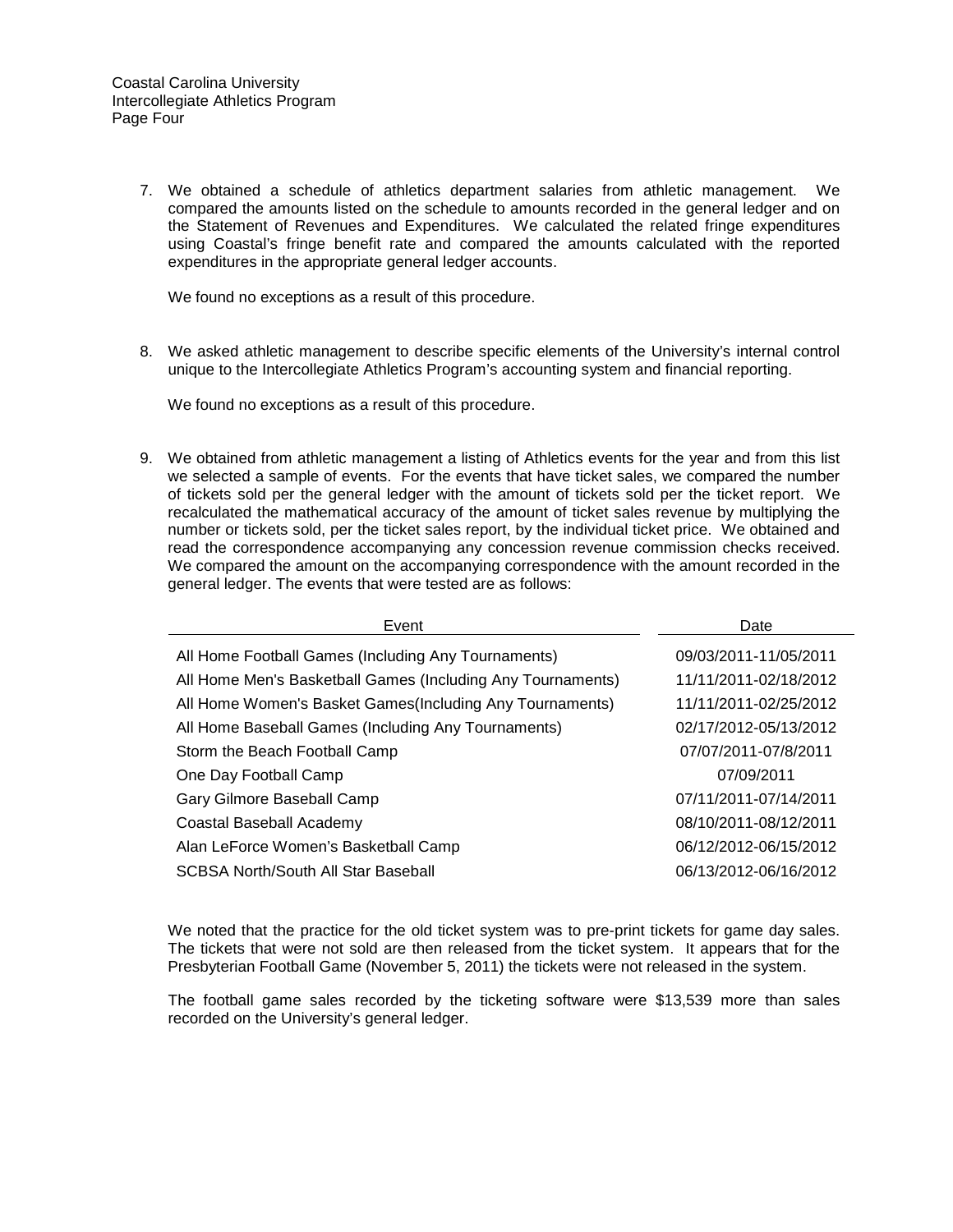**University Response:** The former athletics ticketing system (Choice) lacked the functionality and speed for sales to be conducted directly through the system on game days. To provide improved customer service and avoid excessive lines on game days, tickets were pre-printed for sale on game days. Following the final home football game of 2011 (November 5 vs. Presbyterian), the ticket sales report was updated in the ticket office; however, the unsold tickets were inadvertently not released from the ticketing system. This oversight occurred during the transitional period when the former director of athletic ticketing left for another position and a new director of athletic ticketing was hired. When the oversight was discovered at the FY 2012 year-end reconciliation, the Athletics Ticket Office had switched to a new online ticketing provider (TicketReturn) to alleviate the problems identified with the former system. Therefore, the sales report on Choice could not be adjusted to reflect the actual sales, although the report created by the former director of athletic ticketing was used to identify the discrepancy. The current ticketing system (TicketReturn) has the speed and capabilities to sell game day tickets directly from the system and transactions are automatically recorded the system, greatly diminishing the chances for human error, as was the case in FY 2012.

10. We selected a sample of recorded expenditures for contractual services, travel, uniforms, financial aid and equipment and supplies from the general ledger. We compared the classification of the selected expenditures in the statement to the classifications permitted by NCAA Guidelines as stated by the NCAA Audit Legislation. For the selected expenditures we obtained the related disbursement package to determine the items required by Coastal's procurement policy were included and that the expenditure had been authorized in accordance with the University's policy.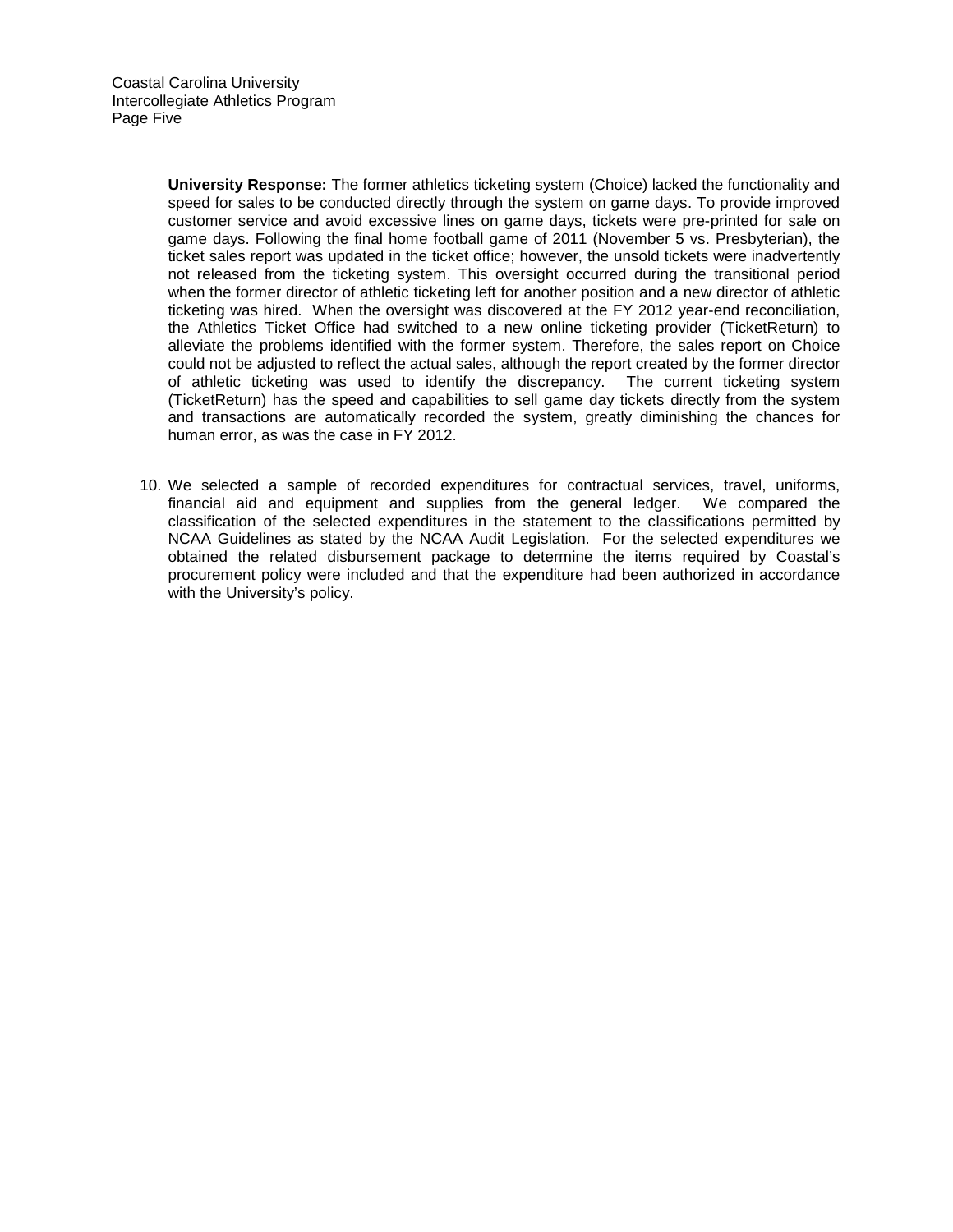Coastal Carolina University Intercollegiate Athletics Program Page Six

# **Excluding Student Aid:**

| Description                        | Voucher  | Date       | Amount   |
|------------------------------------|----------|------------|----------|
|                                    |          |            |          |
| Ms. Shameka L. Montgomery          | V0484696 | 7/1/2011   | 1,000.00 |
| <b>Russell Athletic</b>            | V0487135 | 8/3/2011   | 966.36   |
| Dr. Robert J Farrar                | V0488028 | 8/19/2011  | 139.80   |
| Mr. Kevin P. Olivett               | V0488586 | 8/29/2011  | 178.91   |
| <b>Russell Athletic</b>            | V0494256 | 9/13/2011  | 170.58   |
| Robert J. Daniels                  | V0495386 | 9/22/2011  | 40.00    |
| <b>Coastal Carolina University</b> | V0496772 | 10/5/2011  | 210.00   |
| Ms. Shameka L. Montgomery          | V0498320 | 10/20/2011 | 38.18    |
| <b>Patrick Williams</b>            | V0498927 | 10/25/2011 | 270.00   |
| <b>Enterprise Rent A Car</b>       | V0499996 | 11/7/2011  | 138.06   |
| Diana Mortlock                     | V0501140 | 11/21/2011 | 714.00   |
| <b>ARAMARK INC</b>                 | V0501904 | 12/1/2011  | 19.50    |
| Olivia V. Irick                    | V0503145 | 1/1/2012   | 770.00   |
| Blue for You Inc.                  | V0504448 | 1/6/2012   | 800.00   |
| <b>Patrick Williams</b>            | V0509636 | 1/24/2012  | 270.00   |
| <b>Big South Conference</b>        | V0511740 | 2/10/2012  | 165.00   |
| Brittany R. Connor                 | V0512750 | 2/22/2012  | 450.00   |
| <b>ARAMARK INC</b>                 | V0514048 | 3/2/2012   | 42.00    |
| <b>Caravelle Properties</b>        | V0515736 | 3/23/2012  | 3,457.80 |
| <b>Russell Athletic</b>            | V0516849 | 4/3/2012   | 345.19   |
| Kyle S. Russell                    | V0518251 | 4/18/2012  | 53.97    |
| Gabriel Aramian                    | V0519344 | 4/27/2012  | 151.95   |
| Ms. Jacqueline J. Grimes           | V0520549 | 5/10/2012  | 1,000.00 |
| Mr. Berry Shumpert                 | V0521945 | 5/24/2012  | 329.98   |
| Mansfield Oil Company              | V0524004 | 6/22/2012  | 160.18   |

We found no exceptions as a result of this procedure.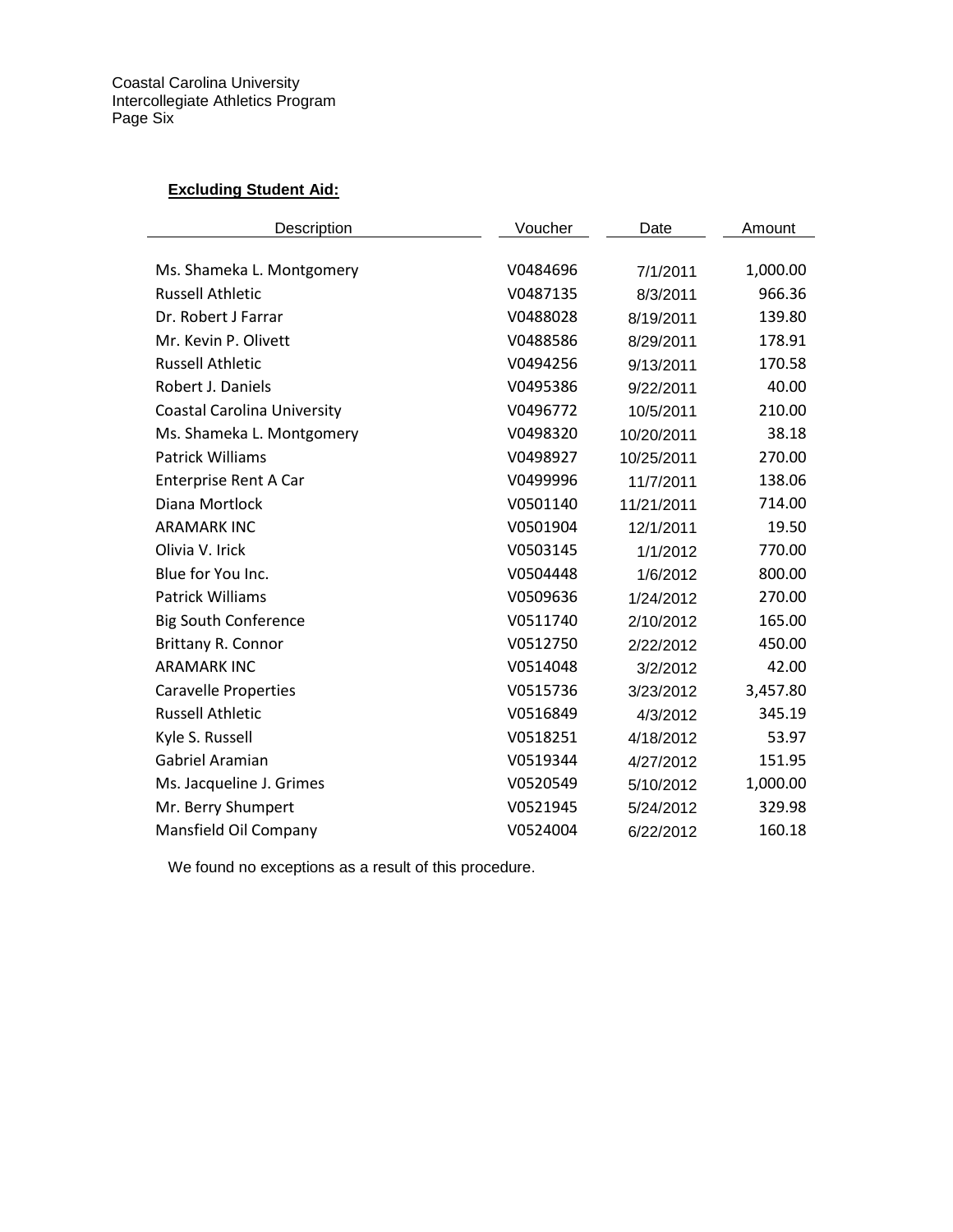#### **Student Aid:**

| Student                                | Sport                 | G/L Awarded<br><b>Amount Traced</b><br>to Student<br><b>Account Detail</b> | <b>G/L Awarded</b><br><b>Amount Traced</b><br>to Approved<br><b>Award Letter</b> |
|----------------------------------------|-----------------------|----------------------------------------------------------------------------|----------------------------------------------------------------------------------|
|                                        |                       |                                                                            |                                                                                  |
| Whitney R. Mitchell<br>Gerald A. Oakes | Non-Sport Specific    | Υ                                                                          | Υ<br>Y                                                                           |
|                                        | Non-Sport Specific    | Υ                                                                          |                                                                                  |
| Jade R. Robinson                       | Non-Sport Specific    | Υ                                                                          | Y                                                                                |
| Dylan G. Richardson                    | Non-Sport Specific    | Y                                                                          | Υ                                                                                |
| Tyler C. Poole                         | Men's Basketball      | Y                                                                          | Y                                                                                |
| Harrison T. Frawley                    | Baseball              | Υ                                                                          | Y                                                                                |
| Raheen D. Fredrick                     | Men's CC/Track        | Y                                                                          | Y                                                                                |
| Lafaette D. Smith                      | Football              | Y                                                                          | Y                                                                                |
| Miles A. Rankin                        | Football              | Y                                                                          | Y                                                                                |
| <b>Roberto Ballesteros</b>             | Men's Golf            | Y                                                                          | Y                                                                                |
| Luis A. Faz                            | Men's Soccer          | Y                                                                          | Y                                                                                |
| Yusuke Kusuda                          | Men's Tennis          | Y                                                                          | Υ                                                                                |
| Katelyn O. Barker                      | Women's Basketball    | Υ                                                                          | Υ                                                                                |
| Jerica N. Howard                       | Women's CC/Track      | Υ                                                                          | Υ                                                                                |
| <b>Brittany Henderson</b>              | Women's Golf          | Y                                                                          | Y                                                                                |
| Page E. Lloyd                          | Softball              | Y                                                                          | Y                                                                                |
| John W. Johnson                        | Non-Sport Specific    | Y                                                                          | Υ                                                                                |
| Rylie E. Johnson                       | Women's Soccer        | Υ                                                                          | Y                                                                                |
| Mihaela F. Bunea                       | <b>Women's Tennis</b> | Y                                                                          | Υ                                                                                |
| Kathleen T. Martin                     | Women's Volleyball    | Υ                                                                          | Y                                                                                |
| William K. Mann                        | Non-Sport Specific    | Y                                                                          | Y                                                                                |
| Courtney M. Grambley                   | Women's Basketball    | Y                                                                          | Υ                                                                                |
| James R. Whitten Jr.                   | Baseball              | Y                                                                          | Υ                                                                                |
| Kierre L. Greenwood                    | Men's Basketball      | Y                                                                          | Υ                                                                                |
| Latrevian A. Henderson                 | Football              | Y                                                                          | Υ                                                                                |
|                                        |                       |                                                                            |                                                                                  |

G/L Awarded

G/L Awarded

We noted that there was an athlete (not in the sample) who received 2 additional grants. This appears not to have been found and corrected in FY 2012. This resulted in the student aid being overstated by \$2,700.

**University Response:** On October 24, 2012, it was discovered that Andrew Herring was double paid for a meal plan he purchased in AY 2011-12. The student was inquiring in the Office of Compliance about his athletic scholarship covering his purchased meal plan. When he was told that financial aid couldn't cover it because he was already receiving a check for his meal plan through athletics, he stated that he had received it the year prior. Upon investigating, it was found that this was the case and the error was corrected immediately. Financial Aid reduced the amount of the award, causing the student to owe \$1350 for 11/FA and 12/SP. Since the error was not identified and corrected until after the close of FY 2012, the General Ledger was overstated by \$2,700. Financial Aid receives reports daily but with the students changing their housing and meal plans, sometimes daily, it is difficult knowing when the changes are permanent. In an attempt to prevent this error from happening in the future, there are communications between Financial Aid and the Athletic department. A possible solution is to stop the disbursing of checks through the athletic office; although this could create concerns on behalf of our student-athletes. Other avenues are also being discussed to ensure this does not happen in the future.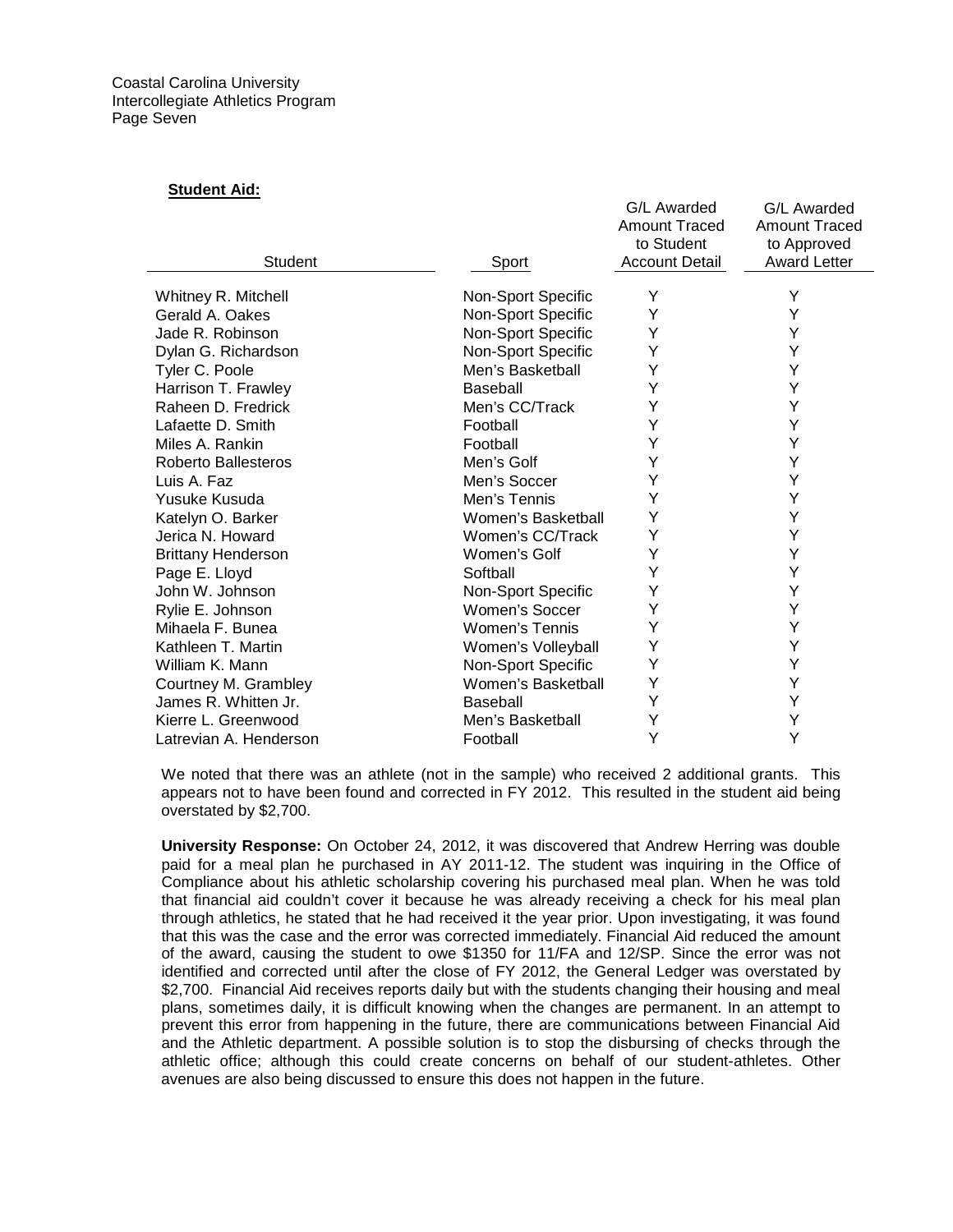11. We obtained from accounting management a listing of all expenditures made directly by the respective outside organizations on behalf of the University's Intercollegiate Athletics Program or employees to determine if they were included as revenues and expenditures on the University's Intercollegiate Athletics Program's accounting records and the Program's statement of Revenues and Expenditures. We compared the amounts on this list with the amounts recorded on management's worksheets.

We found no exceptions as a result of this procedure.

12. We requested a listing of all marketing contracts made by Athletics for commercials, scoreboard ads, etc. We judgmentally selected a sample to trace contracted amounts to the general ledger.

We found no exceptions as a result of this procedure.

We were not engaged to, and did not conduct an audit the objective of which would be the expression of an opinion on compliance with NCAA Bylaw 6.2.3.1 or the expression of an opinion on The Statement of Revenues and Expenditures of the Intercollegiate Athletics Program of Coastal Carolina University for the year ended June 30, 2012 and, furthermore, we were not engaged to express an opinion on the effectiveness of the internal controls over compliance with the laws, rules and regulations described in paragraph one and procedures one through twelve of this report. Therefore we express no opinion. Had we performed additional procedures other matters might have come to our attention that would have been reported to you.

This report is intended solely for the information and use of the Board of Trustees and management of Coastal Carolina University and is not intended to be and should not be used by anyone other than these specified parties.

 $C_{\epsilon}$   $\wedge$   $\wedge$   $\wedge$   $\cdots$   $\nabla$ 

January 14, 2013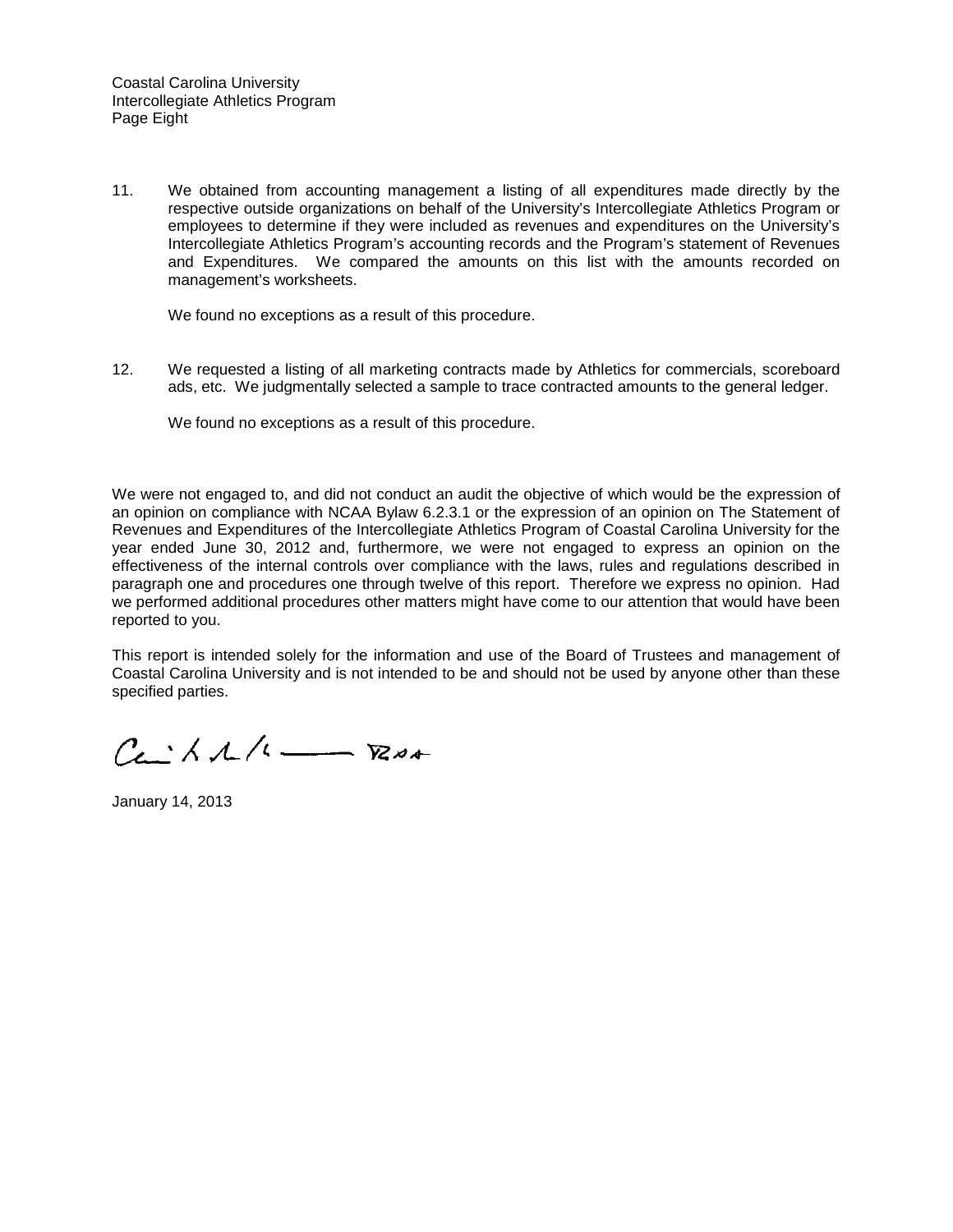# **Coastal Carolina University**

**InterCollegiate Athletics Program**<br>
Statement of Revenues, Expenditures, and Transfers<br>
For the Year Ended June 30, 2012<br>
(Unaudited)

|                                                      |                 |           | Men's      | Women's    | Men's   | Women's | Other     | Non-Sport |    |              |
|------------------------------------------------------|-----------------|-----------|------------|------------|---------|---------|-----------|-----------|----|--------------|
|                                                      | Football        | Baseball  | Basketball | Basketball | Soccer  | Soccer  | Sports    | Specific  |    | Total        |
| <b>Operating Revenues:</b>                           |                 |           |            |            |         |         |           |           |    |              |
| <b>Ticket Sales</b>                                  | \$<br>258,435   | 71,209    | 59,608     | 3,636      |         |         |           |           | \$ | 392,888      |
| <b>Student Activity Fees</b>                         | 1,410,923       | 244,947   | 248,158    | 304,527    | 155,419 | 188,458 | 1,288,996 | 35,822    |    | 3,877,250    |
| Guarantees                                           | 675,000         |           | 75,000     |            |         |         |           |           |    | 750,000      |
| <b>Chanticleer Athletic Foundation Contributions</b> | 228,789         | 82,350    | 34,486     | 18,013     | 1,696   | 15,174  | 75,387    | 275,493   |    | 731,388      |
| <b>Coastal Educational Foundation Contributions</b>  |                 | 7,434     |            |            |         |         | 35,744    | 3,587     |    | 46,765       |
| Gifts                                                |                 |           |            |            |         |         |           |           |    |              |
| <b>Inkind Gifts</b>                                  |                 |           |            |            |         |         | 270,440   |           |    | 270,440      |
| Direct institutional support                         | 2,778,202       | 985,081   | 904,919    | 608,965    | 371,514 | 427,764 | 2,628,655 | 2,264,409 |    | 10,969,509   |
| Indirect Facilities and Administrative Support       | 1,119,571       | 256,441   | 283,359    | 150,608    | 67,615  | 54,389  | 476,538   | 1,044,416 |    | 3,452,937    |
| NCAA Program for Academic Enhancement                |                 |           |            |            |         |         |           | 62,697    |    | 62,697       |
| <b>NCAA Distributions</b>                            |                 |           | 2,712      |            | 4,774   |         | 4,646     | 813,355   |    | 825,487      |
| <b>Big South Distributions</b>                       | 62,571          |           |            |            |         |         | 4,000     | 63,743    |    | 130,314      |
| Program and Novelty Sales/Concessions                |                 |           |            |            |         |         | 4,135     | 10,089    |    | 14.224       |
| Sponsorships/Royalties/Commissions                   | 6,640           | 750       |            | 1,913      | 14,647  |         | 30,680    | 632,497   |    | 687,127      |
| Sport Camp Field Rentals                             |                 |           |            |            |         |         |           | 18,913    |    | 18,913       |
| Tournament Revenue and Entry fees, Services          |                 |           |            |            | 3,873   |         | 55,275    | 3,511     |    | 62,659       |
| <b>Total Revenues</b>                                | \$<br>6,540,131 | 1,648,212 | 1,608,242  | 1,087,662  | 619,538 | 685,785 | 4,874,496 | 5,228,531 | \$ | 22,292,597   |
| <b>Expenditures:</b>                                 |                 |           |            |            |         |         |           |           |    |              |
| Scholarships including Out of State Abatements       | \$<br>1,968,326 | 431,669   | 410,307    | 444,465    | 278,696 | 387,245 | 2,135,269 | 177,580   | \$ | 6.233.557    |
| Guarantees                                           | 50,000          | 47,102    | 14,461     | 8,500      | 11,000  |         |           |           |    | 131,063      |
| Coaching Salaries and Fringe Benefits                | 1,166,490       | 502,185   | 516,946    | 256,345    | 144,168 | 115,969 | 990,601   |           |    | 3,692,704    |
| <b>Severance Payments</b>                            | 1,032,901       |           |            |            |         |         |           |           |    | 1,032,901    |
| Administrative Salaries and Fringe Benefits          | 187,754         | 44,597    | 87,232     | 64,780     |         |         | 25,472    | 2,226,899 |    | 2,636,735    |
| Recruiting                                           | 131,693         | 70,716    | 88,878     | 27,835     | 13,130  | 12,735  | 116,034   | 15,008    |    | 476,029      |
| <b>Team Travel</b>                                   | 248,329         | 123,803   | 104,834    | 57,584     | 30,909  | 41,794  | 411,270   |           |    | 1,018,523    |
| Equipment, Uniforms and Supplies                     | 326,490         | 68,542    | 23,127     | 25,977     | 13,891  | 34,045  | 189,858   | 22,137    |    | 704.067      |
| Game Expenses                                        | 153,222         | 61,895    | 50,747     | 40,363     | 13,929  | 6,130   | 87,846    |           |    | 414,132      |
| Marketing and Promotions                             |                 |           |            |            |         |         |           | 200,786   |    | 200,786      |
| Direct Facilities Maintenance and Rentals            | 69,029          | 16,028    | 3,649      | 941        | 16,028  | 15,139  | 346,578   | 74,560    |    | 541,951      |
| Cheerleaders and Band                                |                 |           |            |            |         |         |           | 143,327   |    | 143,327      |
| Indirect Facilities and Administrative Cost          | 1,119,571       | 256,441   | 283,359    | 150,608    | 67,615  | 54,389  | 476,538   | 1,044,416 |    | 3,452,937    |
| Medical Expenses and Insurance                       |                 |           |            |            |         |         |           | 268,129   |    | 268,129      |
| Memberships and Dues                                 | 1,505           | 199       | 545        | 681        | 460     | 545     | 5,839     | 27,614    |    | 37,388       |
| Visiting Team / Tournament Expenses                  |                 |           |            | 1,707      | 20,198  |         | 19,581    |           |    | 41,486       |
| <b>Other Operating Expenses</b>                      | 84,821          | 25,035    | 24,157     | 7,876      | 9,514   | 17,794  | 69,610    | 909,749   |    | 1,148,556    |
| <b>Total Expenditures</b>                            | 6,540,131       | 1,648,212 | 1,608,242  | 1,087,662  | 619,538 | 685,785 | 4,874,496 | 5,110,205 | S. | 22, 174, 271 |
| <b>Excess (Deficiency) of Operating Revenues</b>     |                 |           |            |            |         |         |           |           |    |              |
| Over (Under) Expenses                                | \$              |           |            |            |         |         |           | 118,326   | \$ | 118,326      |
|                                                      |                 |           |            |            |         |         |           |           |    |              |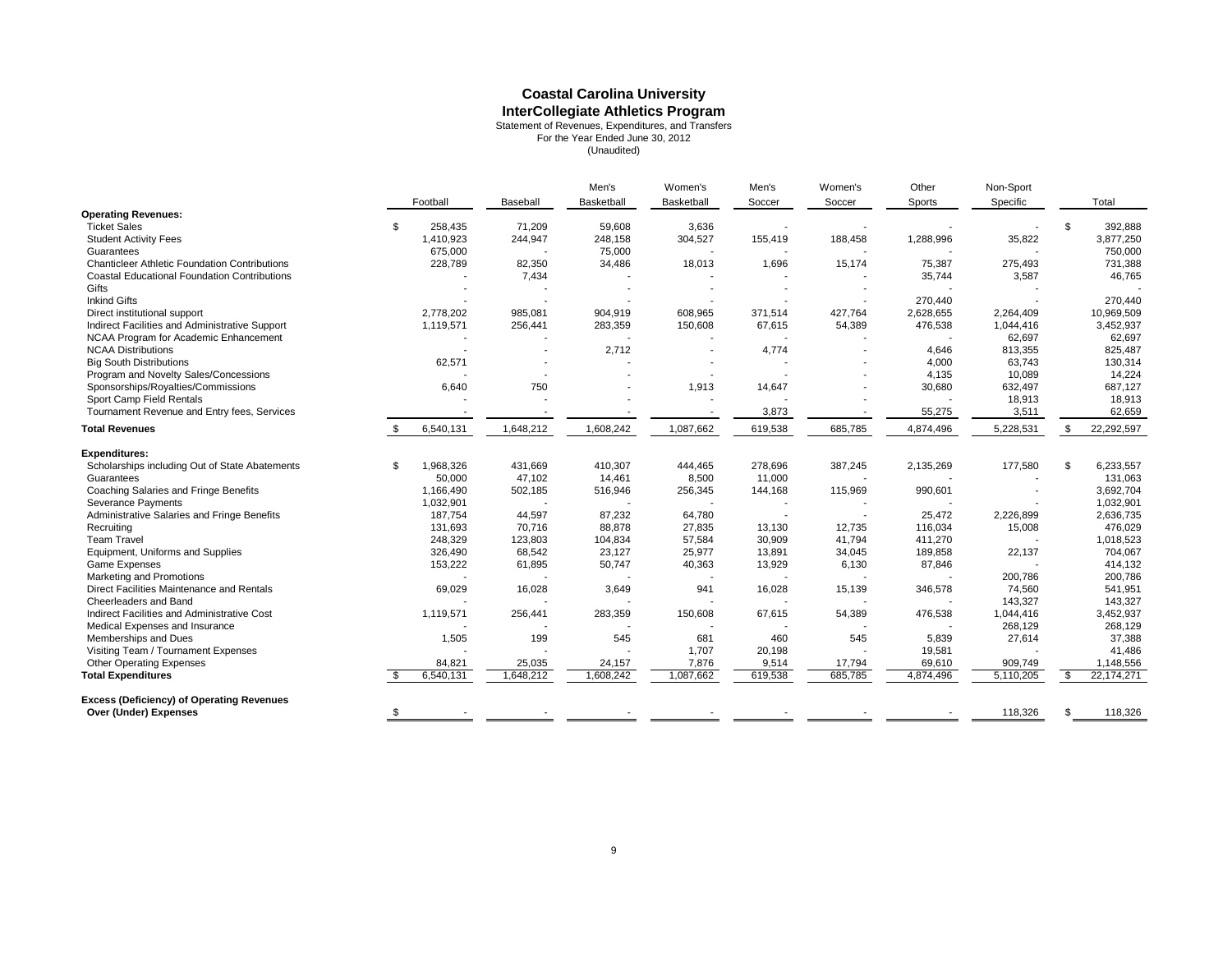#### **COASTAL CAROLINA UNIVERSITY INTERCOLLEGIATE ATHLETICS PROGRAM**  Notes to the Statement of Revenues and Expenditures

June 30, 2012 (Unaudited)

#### **NOTE 1-CONTRIBUTIONS**

Contributions and gifts to Coastal Carolina University's Intercollegiate Athletics Program totaled \$1,048,593. This amount is reported in Attachment A at the following captions:

| <b>Chanticleer Athletic Foundation Contributions</b> |    | 731.388   |
|------------------------------------------------------|----|-----------|
| Inkind Gifts                                         |    | 270.440   |
| Gifts                                                |    |           |
| <b>Coastal Educational Foundation Contributions</b>  |    | 46,765    |
|                                                      |    |           |
|                                                      | S. | 1.048.593 |

Individual contributions which exceeded 10 percent of the total contributions and the related donors included in the above amounts are as follows:

| <b>Chanticleer Athletic Foundation</b> | 731.388 |
|----------------------------------------|---------|
| TPC of Myrtle Beach in Murrells Inlet  | 191.872 |
|                                        | 923.260 |

## **NOTE 2-INTERCOLLEGIATE ATHLETICS - RELATED ASSETS**

Capital assets are recorded at cost at the date of acquisition or fair market value at the date of donation in the case of gifts. Coastal Carolina University follows capitalization guidelines established by the State of South Carolina. All land is capitalized, regardless of cost. Qualifying improvements that rest in or on the land itself are recorded as depreciable land improvements. Major additions and renovations and other improvements that add to the usable space, prepare existing buildings for new uses or extend the useful life of an existing building costing in excess of \$100,000 are capitalized. Permanent Improvement projects and routine maintenance that do not fall within the defined parameters for capitalization will be expensed in the year they occur according to Generally Accepted Accounting Principles. (GAAP) Generally, if the work is of a replacement nature and does not materially lengthen the useful life of a structure, it will not be capitalized. The University capitalizes movable personal property with a unit value in excess of \$5,000 and a useful life in excess of two years and depreciable land improvements, buildings and improvements and intangible assets costing in excess of \$100,000. Routine repairs and maintenance and library materials, except individual items costing in excess of \$5,000, are charged to operating expenses in the year in which the expense was incurred. Total estimated book value of plant and equipment, net of depreciation, for Athletics is \$38,489,713 compared to the institution total of \$178,804,460.

Depreciation is computed using the straight-line method over the estimated useful lives of the assets. The University has selected a useful life of 25 to 50 years for buildings, renovations and land improvements. The useful life for machinery, equipment and vehicles varies between 2 and 25 years depending on the asset. A full year of depreciation is taken the year the asset is placed in service and no depreciation is taken in the year of disposition.

Major outlays for capital assets and improvements are capitalized as they are constructed. Interest cost incurred during the construction phase of capital assets is reflected in the capitalized value of the asset constructed net of interest earned on the invested proceeds over the same period. During the year ended June 30, 2012, the University capitalized interest expense in the amount of \$1,824,375 associated with the Institutional Bonds issue in 2010. The Athletic percentage of this amount is \$224,668.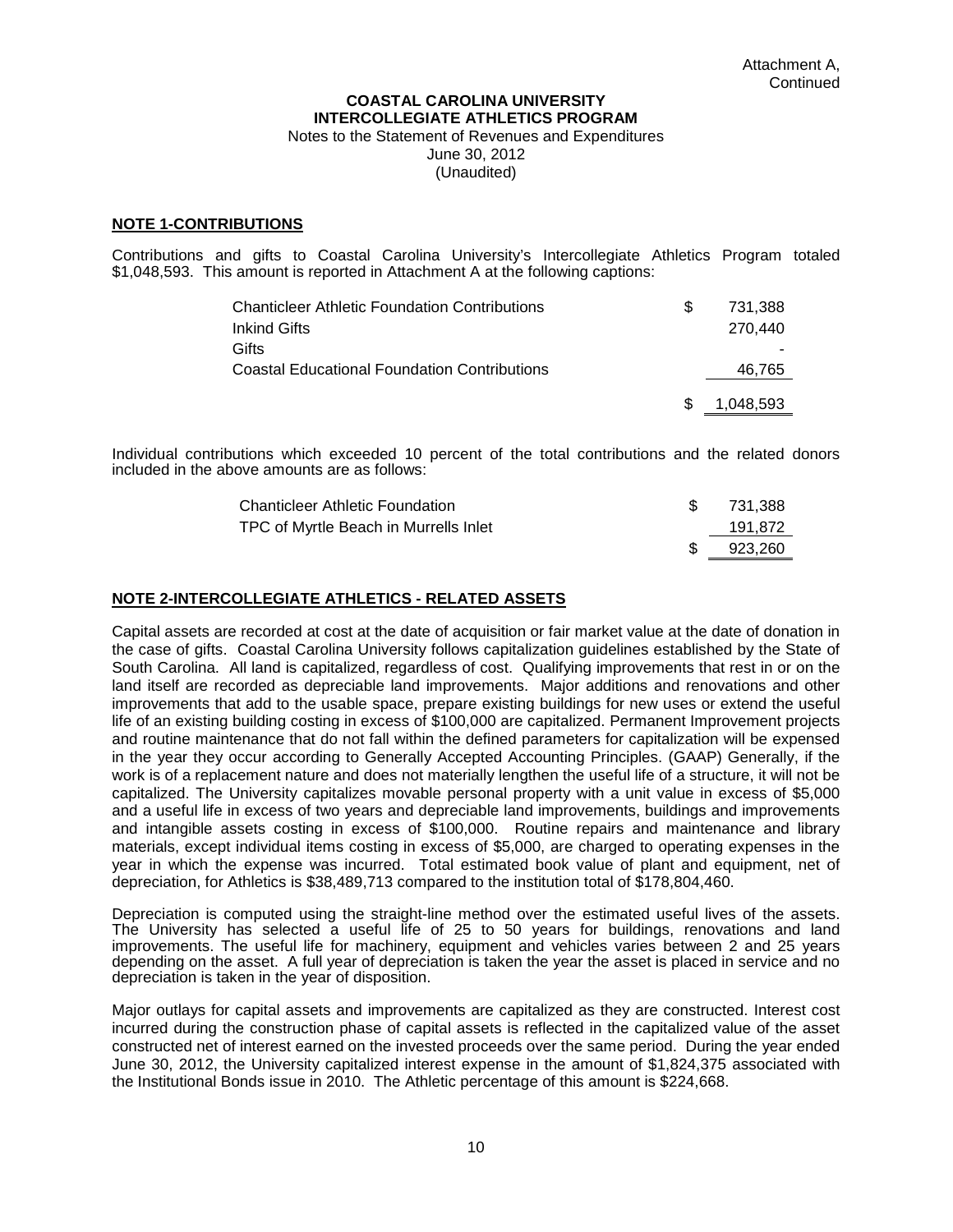#### **COASTAL CAROLINA UNIVERSITY INTERCOLLEGIATE ATHLETICS PROGRAM**

Notes to the Statement of Revenues and Expenditures June 30, 2012 (Unaudited)

#### **NOTE 2-INTERCOLLEGIATE ATHLETICS - RELATED ASSETS CONT'D**

|                                                 | <b>Basketball</b> | Baseball                               | Football                | Other                       | Total                               |
|-------------------------------------------------|-------------------|----------------------------------------|-------------------------|-----------------------------|-------------------------------------|
| <b>Additions</b>                                | 6,147,093         | 147,254                                | 561,962                 | 1,001,777                   | 7,858,085                           |
| <b>Deletions</b>                                |                   |                                        |                         | (5, 401)                    | (5,401)                             |
| Total                                           | 6,147,093         | 147,254                                | 561,962                 | 996,376                     | 7,852,685                           |
|                                                 |                   |                                        |                         |                             |                                     |
| <b>Athletic Construction in Progress Detail</b> |                   |                                        |                         |                             |                                     |
| <b>CCU Total Construction in Progress</b>       |                   | <b>Beginning Balance</b><br>26,646,272 | Additions<br>24,254,680 | Transfers<br>(23, 425, 641) | <b>Ending Balance</b><br>27,475,311 |
| Athletic Construction in Progress               |                   |                                        |                         |                             |                                     |
| <b>Student Recreation Convocation Center</b>    |                   | 6,138,245                              | 8,848                   | (6, 147, 093)               |                                     |
| Training/Locker Room                            |                   | 396,039                                | 139,137                 | (535, 176)                  |                                     |
| Baseball/Softball Complex Improvement           |                   | 2,200                                  | 455,462                 |                             | 457,662                             |
| <b>Student Center Annex Construction</b>        |                   |                                        | 214,529                 |                             | 214,529                             |
| Tennis Complex Land Acquisition                 |                   |                                        | 2,200                   |                             | 2,200                               |
| <b>CIP Dedicated to Athletics</b>               |                   | 6,536,484                              | 820,176                 | (6,682,269)                 | 674,391                             |

|                                              | <b>Beginning Balance</b> | Additions | Transfers | Ending Balance |
|----------------------------------------------|--------------------------|-----------|-----------|----------------|
| <b>Student Recreation Convocation Center</b> |                          |           | 6.147.093 | 6.147.093      |
| Training/Locker Room                         |                          |           | 535.176   | 535.176        |
| <b>Athletic Building Renovations</b>         |                          |           |           |                |
| <b>Practice Hitting Facility</b>             |                          | 134.657   |           | 134.657        |

## **NOTE 3- INTERCOLLEGIATE ATHLETICS - RELATED DEBT**

|                                                                                     | Interest<br>Rates                  | Maturity<br>Dates     | <b>Balance</b><br>6/30/2012 |
|-------------------------------------------------------------------------------------|------------------------------------|-----------------------|-----------------------------|
| <b>State Institution Obligation Bonds</b><br><b>Related to Athletics Facilities</b> |                                    |                       |                             |
| 2003<br>2006                                                                        | 3.25% to 4.625%<br>4.25% to 6.00 % | 9/1/2022<br>10/1/2026 |                             |
|                                                                                     |                                    |                       | 7,529,305                   |